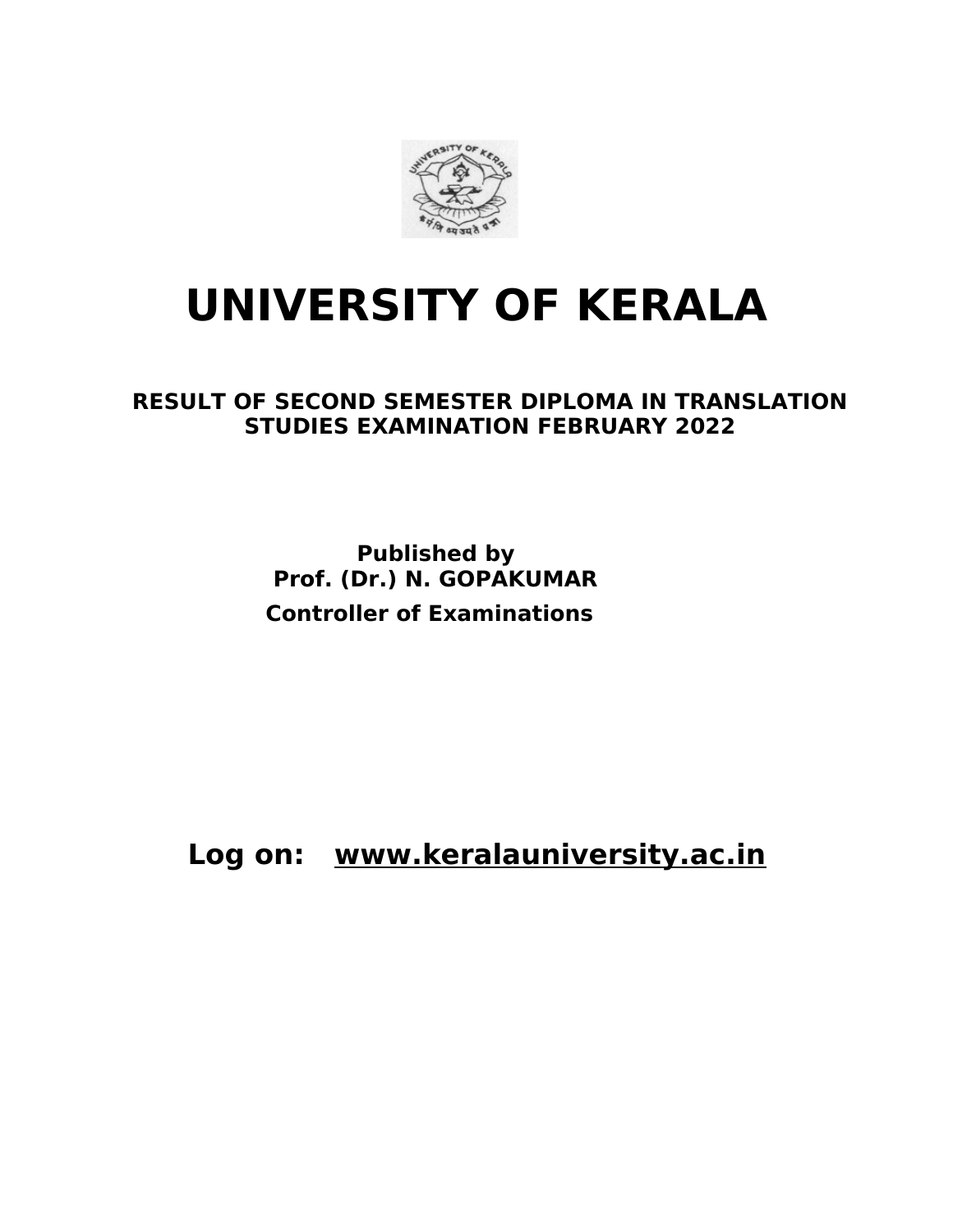### **UNIVERSITY OF KERALA**

No. EG II/DTS/2022 Thiruvananthapuram Dated: 03/06/2022

#### **SYNDICATE IN CIRCULATION**

The provisional result of Second Semester Diploma in Translation Studies Examination,February 2022, as declared by the Board of Examiners is given below:-

| Name of Examination                                                                | No.<br>Registered | No.<br>Appeared | No.<br>Passed | % of Pass |
|------------------------------------------------------------------------------------|-------------------|-----------------|---------------|-----------|
| Second Semester Diploma<br>in Translation Studies<br>Examination, February<br>2022 | 16                | 16              | 16            | 100       |

The result may be approved. It is proposed to publish the result on 03.06.2022.

 $S$ d/- $S$ d/- $S$ 

#### **CONTROLLER OF EXAMINATIONS**

University Buildings Thiruvananthapuram Date: 03.06.2022